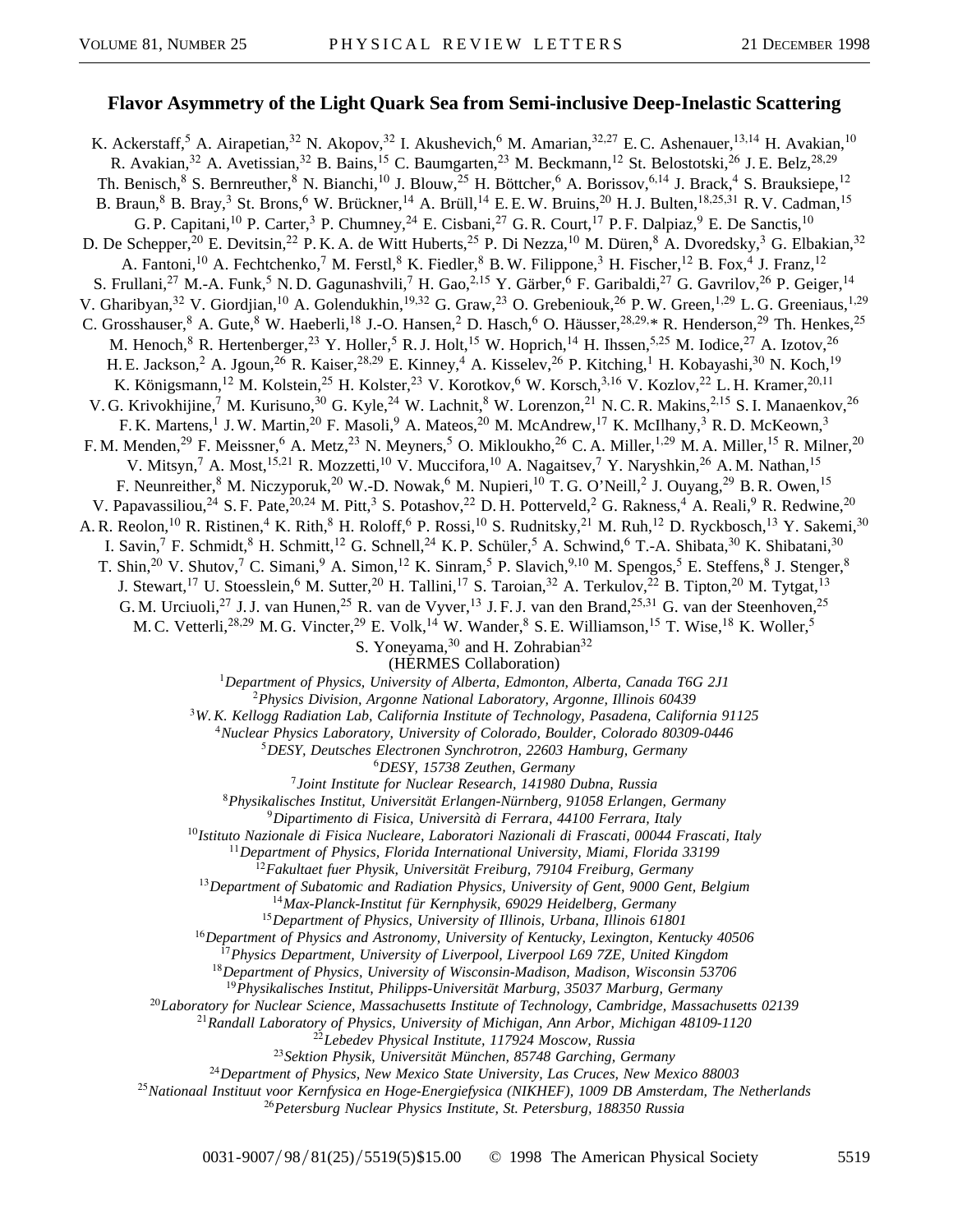<sup>27</sup>*Istituto Nazionale di Fisica Nucleare, Sezione Sanitá and Istituto Superiore di Sanitá, Physics Laboratory, 00161 Roma, Italy* <sup>28</sup>*Department of Physics, Simon Fraser University, Burnaby, British Columbia, Canada V5A 1S6*

<sup>29</sup>*TRIUMF, Vancouver, British Columbia, Canada V6T 2A3*

<sup>30</sup>*Tokyo Institute of Technology, Tokyo 152, Japan*

<sup>31</sup>*Department of Physics and Astronomy, Vrije Universiteit, 1081 HV Amsterdam, The Netherlands*

<sup>32</sup>*Yerevan Physics Institute, 375036, Yerevan, Armenia*

(Received 15 July 1998; revised manuscript received 12 October 1998)

The flavor asymmetry of the light quark sea of the nucleon is determined in the kinematic range  $0.02 < x < 0.3$  and  $1 < Q^2 < 10 \text{ GeV}^2$  for the first time from semi-inclusive deep-inelastic scattering. The quantity  $[\overline{d}(x) - \overline{u}(x)]/[u(x) - d(x)]$  is derived from a relationship between the yields of positive and negative pions from unpolarized hydrogen and deuterium targets. The flavor asymmetry  $\overline{d} - \overline{u}$  is found to be nonzero and x dependent, showing an excess of  $\overline{d}$  over  $\overline{u}$  quarks in the proton. [S0031-9007(98)08024-7]

PACS numbers: 13.60.Hb, 11.30.Hv, 14.20.Dh, 25.30.Fj

The flavor content of the nucleon sea has come to be recognized as an important domain for testing models of nucleon structure [1]. Until recently there has been little experimental constraint on the flavor asymmetry in the quark distributions of the light quark sea in the nucleon. The first was an integral test, based on a comparison of inclusive deep-inelastic scattering on the proton and the neutron to determine the Gottfried sum [2] defined as

$$
S_G \equiv \int_0^1 \frac{dx}{x} \left[ F_2^p(x) - F_2^n(x) \right], \tag{1}
$$

where  $F_2^p(x)$  and  $F_2^n(x)$  are the structure functions of the proton and neutron, respectively. The assumption of isospin symmetry in the quark-proton model allows the sum to be written as

$$
S_G = \frac{1}{3} \int_0^1 [u_v(x) - d_v(x)] dx
$$
  
 
$$
- \frac{2}{3} \int_0^1 [\overline{d}(x) - \overline{u}(x)] dx, \qquad (2)
$$

where  $u_y(x)$  and  $d_y(x)$  are the density functions of the valence quarks and  $\overline{u}(x)$  and  $d(x)$  those of the antiquarks in the proton, and *x* is the fraction of the nucleon light cone momentum carried by the struck quark. A flavor symmetric sea,  $\overline{u}(x) = \overline{d}(x)$ , leads to the Gottfried sum rule  $S_G = 1/3$ . A measurement of the Gottfried sum by NMC [3] resulted in  $S_G = 0.235 \pm 0.026$ , at  $Q^2 =$ 4 GeV<sup>2</sup>. If isospin symmetry holds, a global flavor asym- $\int_0^1 \frac{d\vec{a}}{dt} dx$  –  $\bar{u}(x) dx$   $\approx 0.15$  would account for the NMC result. Many ideas such as Pauli blocking and pion clouds have been proposed to explain such a flavor asymmetry in the sea [1]. Two methods have been proposed to measure its *x* dependence: the Drell-Yan process [4] and semi-inclusive deep-inelastic scattering [5].

Results are presented here for the *x* dependence of  $\left(\overline{d} - \overline{u}\right)/(u - d)$  from the analysis of charged pion yields in semi-inclusive deep-inelastic scattering of positrons on unpolarized hydrogen and deuterium targets. The data cover the kinematic range  $0.02 \le x \le 0.3$  and  $1 < Q^2 < 10$  GeV<sup>2</sup>, where  $-Q^2$  is the four-momentum transfer squared of the exchanged virtual photon and  $x = Q^2/2M\nu$  is the Bjorken variable with *M* being the proton mass,  $\nu = E - E'$  the virtual photon energy, and  $E(E')$  the energy of the incident (scattered) positron.

The ratio  $(\overline{d} - \overline{u})/(u - d)$  is determined from a quantity that combines good sensitivity to the sea asymmetry with minimal sensitivity to instrumental effects. This is the ratio of the differences between charged pion yields for proton and neutron targets [5]:

$$
r(x, z) = \frac{N_p^{\pi^-}(x, z) - N_n^{\pi^-}(x, z)}{N_p^{\pi^+}(x, z) - N_n^{\pi^+}(x, z)},
$$
(3)

where  $z = E^{\pi}/\nu$  is the fraction of the virtual photon energy carried by the pion and  $N^{\pi}(x, z)$  is the yield of pions coming from deep-inelastic scattering off nucleons. Factorization between the hard scattering process and the hadronization of the struck quark implies

$$
N^{\pi^{\pm}}(x,z) \propto \sum_{i} e_i^2 [q_i(x) D_{q_i}^{\pi^{\pm}}(z) + \overline{q}_i(x) D_{q_i}^{\pi^{\pm}}(z)], \quad (4)
$$

where  $e_i$  is the quark charge in units of the elementary charge,  $q_i(x)$  and  $\overline{q_i}(x)$  are the density distributions of quarks and antiquarks of flavor *i*, and the fragmentation functions  $D_{q_i}^{\pi^{\pm}}(z)$  represent the probability that the quark of flavor  $i^{1}$  fragments to a charged pion. Assuming isospin symmetry between protons and neutrons as well as charge conjugation invariance, the number of light quark fragmentation functions is reduced to two: the favored and disfavored fragmentation functions [6], e.g.,  $D_u^{\pi^+}$  and  $D_u^{\pi^-}$ . Using Eq. (4) to express  $r(x, z)$  in terms of quark distributions and fragmentation functions results in

$$
\frac{1 + r(x, z)}{1 - r(x, z)} = \frac{u(x) - d(x) + \overline{u}(x) - \overline{d}(x)}{[u(x) - \overline{u}(x)] - [d(x) - \overline{d}(x)]} J(z),
$$
\n(5)

where  $J(z) = \frac{3}{5}(\frac{1+D'(z)}{1-D'(z)}$  $\frac{1+D'(z)}{1-D'(z)}$  and  $D'(z) = D_u^{\pi^-}(z)/D_u^{\pi^+}(z)$ . It should be noted that the right-hand side of Eq. (5) factorizes into two independent functions of *x* and *z*, respectively. Thus, the equation may be rearranged to isolate a quantity sensitive to the flavor asymmetry: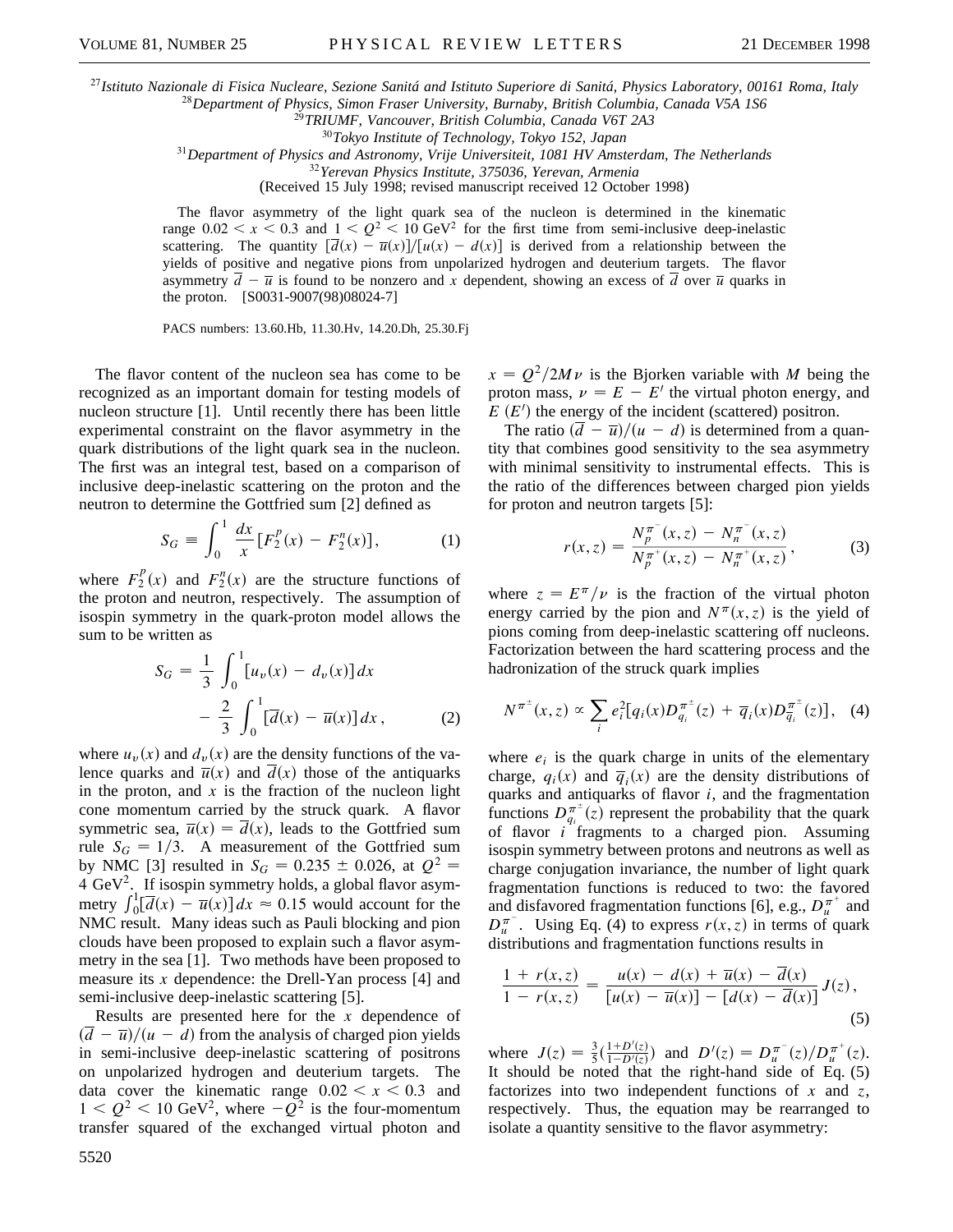$$
\frac{\overline{d}(x) - \overline{u}(x)}{u(x) - d(x)} = \frac{J(z)\left[1 - r(x, z)\right] - \left[1 + r(x, z)\right]}{J(z)\left[1 - r(x, z)\right] + \left[1 + r(x, z)\right]}.
$$
\n(6)

The assumptions leading to Eq. (5) imply that the expression on the right-hand side of Eq. (6) is independent of *z*.

In the HERMES experiment, 27.5 GeV positrons circulating the HERA storage ring at DESY are scattered on internal hydrogen  $(H_2)$ , deuterium  $(D_2)$ , and helium-3  $(3$ He) targets. The target gas is fed into the center of a 40-cm-long open-ended storage cell. Systematic uncertainties are minimized by cycling the three gases through one of various permutations, several times during each 8–12 hour HERA fill. The unpolarized luminosity of  $(1-5) \times 10^{32}$  cm<sup>-2</sup> s<sup>-1</sup> is monitored by a pair of NaBi $(WO_4)_2$  electromagnetic calorimeters that detect Bhabha scattering from target electrons.

A detailed description of the HERMES spectrometer is provided elsewhere [7]. It is a forward spectrometer that identifies the scattered positron as well as the associated hadrons, in the scattering angle range of  $0.04 <$  $\theta$  < 0.22 rad. Positron-hadron discrimination is based on information from four particle identification detectors: a threshold gas Cerenkov counter, a transition-radiation detector, a lead-glass electromagnetic calorimeter, and a preshower detector located directly before the calorimeter. This combination provides an average position identification efficiency of 99%, with a hadron contamination that is dependent on the kinematics of the positron but is always less than 1%. One of the features of the spectrometer central to this work is its threshold Cerenkov counter, which distinguishes pions from heavier hadrons for particles with momenta greater than 3.8 GeV while maintaining better than 95% pion identification efficiency at momenta larger than 6 GeV.

The kinematic requirements used in this analysis are  $Q^2 > 1$  GeV<sup>2</sup>, invariant mass *W* of the initial photonnucleon system greater than 2 GeV, and fractional energy  $y = \nu/E$  of the incident lepton transferred to the virtual photon less than 0.85. Events are required to originate from the target-beam interaction region. For the determination of  $r(x, z)$ , the data are partitioned in five bins of x in the range  $0.02 < x < 0.3$  and up to six bins in *z* in the range  $0.2 < z < 0.8$ . The pions are selected to be in the current fragmentation region (i.e., derived from the struck quark and not target fragments) by requiring  $x_F = 2P_L/W$ to be greater than 0.25, where  $P_L$  is the momentum component of the pion in the longitudinal direction with respect to the virtual photon in the photon-nucleon center-of-mass frame. Data at Bjorken  $x > 0.3$  are excluded because they are dominated by scattering from the valence quarks. The yields for the neutron target appearing in Eq. (3) can be inferred from yields obtained from deuterium and hydrogen targets,  $N_n^{\pi^{\pm}} = N_d^{\pi^{\pm}} - N_p^{\pi^{\pm}}$ . Thus the determination of  $\left[\overline{d}(x) - \overline{u}(x)\right] / \left[u(x) - d(x)\right]$  is made by taking ratios of differences between yields from hydrogen and deuterium. The pion yields extracted from the data are  $N_{\text{det}}^{\pi}(x, z)/\mathcal{L}$ ,

where  $N_{\text{det}}^{\pi}(x, z)$  is the number of detected pions associated with deep-inelastic scattering events and  $\mathcal{L}$  is the integrated luminosity  $\left[\frac{\text{(nuclei/cm^2}}{\text{S}}\right]$  corrected for instrumental dead time and inefficiencies; the possible effect of different acceptances for  $\pi^+$  and  $\pi^-$  is included in the systematic uncertainties discussed below. The fragmentation functions  $D_{q_i}^{\pi^{\pm}}(z)$  and their ratio  $D'(z)$  were extracted from the measured pion yields from each of the unpolarized targets:  $H_2$ ,  $D_2$ , and <sup>3</sup>He [8], using Eq. (4) together with the GRV 94 LO [9] parametrization of parton distributions. No statistically significant differences were found between the results from the different targets. To avoid statistical correlations with the pion ratios, only  $D'(z)$  extracted from <sup>3</sup>He is used in this analysis. The fragmentation function ratio  $D'(z)$  determined within the HERMES acceptance is found to vary with *x* and  $Q^2$  typically by less than 10%, except in the low-yield region near  $z = 0.8$ where as much as 40% may be seen. However, extraction of the flavor asymmetry in bins of x and  $Q^2$  revealed the averaged result to be unaffected by this variation. The dependence of the left-right instrumental asymmetry on pion charge is significant only at the lowest momenta and is taken into account as a correction. For all *x* bins, the resulting change in the sea asymmetry is less than 1.5%.

The results for the quantity  $(\overline{d} - \overline{u})/(u - d)$  are shown in Fig. 1 as a function of *z* for five bins in *x*. The data show no *z* dependence and are consistent with the form of factorization shown in Eq. (5). The values of  $\frac{d\overline{d}}{dt} - \overline{u}$  *u* - *d*) averaged over *z* are plotted in Fig. 2(a)



FIG. 1. The distribution  $(\overline{d} - \overline{u})/(u - d)$  as a function of z in five bins of *x*. The points are fit to a constant for each *x* bin. The error bars represent statistical and systematic uncertainties added in quadrature. Some points are omitted due to limited statistics.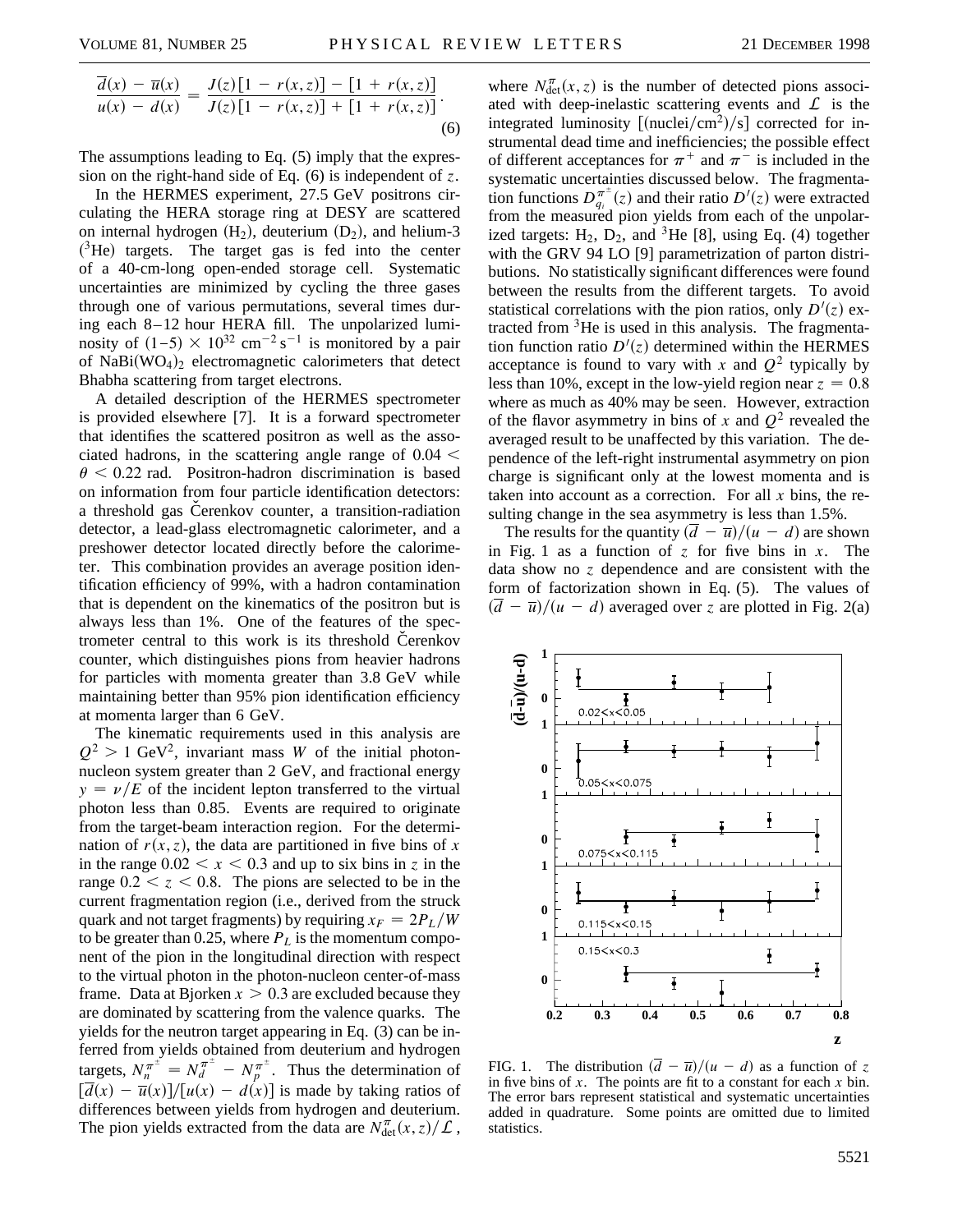

FIG. 2. (a)  $(\overline{d} - \overline{u})/(u - d)$  as a function of *x*. Also included are the GRV 94 LO [9], CTEQ 4lq [10], MRS (A) [11] low  $Q^2$ , and MRST (98) [12] parametrizations calculated at the appropriate  $Q^2$  for each *x* bin. (b)  $\overline{d} - \overline{u}$  as a function of *x*. The open circles represent the E866 [15] determination of  $\overline{d} - \overline{u}$  at  $Q_0^2 = 54$  GeV<sup>2</sup>. The solid (dashed) curve is the GRV 94 LO [9] parametrization, evaluated at the  $Q_0^2$  values for the HERMES (E866) experiment. The inner error bars represent the statistical uncertainties while for all data including those from E866, the total error bars represent statistical and systematic uncertainties added in quadrature.

as a function of *x* and are presented in Table I. They are nonzero and positive everywhere in the measured *x* region, clearly showing an excess of  $\overline{d}$  quarks over  $\overline{u}$  quarks in the proton. Also included in this figure are the GRV 94 LO [9], CTEQ 4lq [10], MRS (A) [11] low  $Q^2$ , and MRST (98) [12] parametrizations of  $(\overline{d} - \overline{u})/(u - d)$ , calculated at the average  $Q^2$  of the events in each x bin. The HERMES results are determined without making higher order QCD corrections and so only leading order parametrizations should be compared to them. At low  $Q^2$ , only GRV 94 is available at leading order. The distribution  $\overline{d} - \overline{u}$  as a function of *x* is thus derived from  $(\overline{d} - \overline{u})/(u - d)$  using the GRV 94 LO parametrization of  $u(x) - d(x)$ , again calculated at the appropriate  $Q^2$  for each *x* bin. Other combinations from GRV 94 LO could have been used instead, such as  $u_v - d_v$  or  $u + \overline{u} - d - \overline{d}$ , but these choices result in more sensitivity to this model input, as indicated by differences seen from substituting the GRV 98 LO parametrization [13]. The results are presented in Fig. 2(b) and Table I and give an integral over the measured *x* region of  $\int_{0.02}^{0.3} [\overline{d}(x) - \overline{u}(x)] dx = 0.107 \pm \overline{d}$  $0.021$ (stat)  $\pm 0.017$ (syst), after the integrand at each *x* bin is "evolved" to the average measured  $Q_0^2$  of 2.3 GeV<sup>2</sup> by applying the ratio of the GRV 94 values for  $\overline{d} - \overline{u}$  at the two values of  $Q^2$ . The GRV 94 LO parametrization is used to estimate the portion of the integral in the unmeasured regions. The contribution from  $x < 0.02$  is significant: 0.050 (almost 50% of that over the measured  $x$  range), while the high *x* region  $x > 0.3$  contributes only 0.006. Including an extrapolation uncertainty estimate based on differences among the available parametrizations, the total integral over all x is then approximately  $0.16 \pm 0.03$ , which is consistent with the results first seen by NMC [3].

An alternate approach to the measurement of the flavor asymmetry is the comparison of the Drell-Yan process on protons and deuterons, which is sensitive to the quantity  $\overline{u}/\overline{d}$  [4]. Using this approach, the NA51 Collaboration at CERN determined that  $\overline{u}/\overline{d} = 0.51 \pm 0.51$  $0.04 \pm 0.05$  at  $x = 0.18$  and a center-of-mass energy of  $\sqrt{s}$  = 29 GeV [14]. The E866 Collaboration at Fermilab recently reported a measurement of the flavor asymmetry in the *x* range  $0.02 < x < 0.345$  [15]. E866 uses the CTEQ 4M [10] parametrization of  $\overline{u}$  + *d* to extract *d* - $\overline{u}$  from the measured quantity  $\overline{d}/\overline{u}$ . These results given at a  $Q_0^2$  of 54 GeV<sup>2</sup> are included in Fig. 2(b). This figure demonstrates that the sea asymmetry measured in deepinelastic scattering and in Drell-Yan experiments agree, even though the  $Q^2$  of the two experiments differ by a factor of about 20.

The total systematic uncertainties associated with the determination of the quantity  $(\overline{d} - \overline{u})/(u - d)$  in the present work are given in Table I. These uncertainties include various effects as follows. After the correction at low momenta, any residual charge-dependent instrumental acceptance asymmetry is estimated to be less than 1.5%. Effects of the finite resolution of the spectrometer and bremsstrahlung have been investigated with Monte Carlo studies. These effects are small and are included in the systematic uncertainty. Radiative corrections to the

*x*  $\langle Q^2 \rangle$   $\bar{d} = \bar{u}$  Stat Syst Stat Syst range  $\langle x \rangle$   $(GeV^2)$  $\frac{\overline{d}-\overline{u}}{u-d}$ error error  $\overline{d} - \overline{u}$  error error 0.020 0.050 0.038 1.33 0.20 0.08 0.07 0.53 0.21 0.20 0.050 0.075 0.062 1.82 0.42 0.08 0.06 0.91 0.17 0.15 0.075 0.115 0.092 2.52 0.15 0.07 0.06 0.30 0.14 0.13 0.115 0.150 0.131 3.38 0.20 0.08 0.05 0.36 0.13 0.10 0.150 0.300 0.198 4.88 0.17 0.07 0.05 0.26 0.11 0.09

**TABLE I.** Values for  $(\overline{d} - \overline{u})/(u - d)$  and  $\overline{d} - \overline{u}$ .